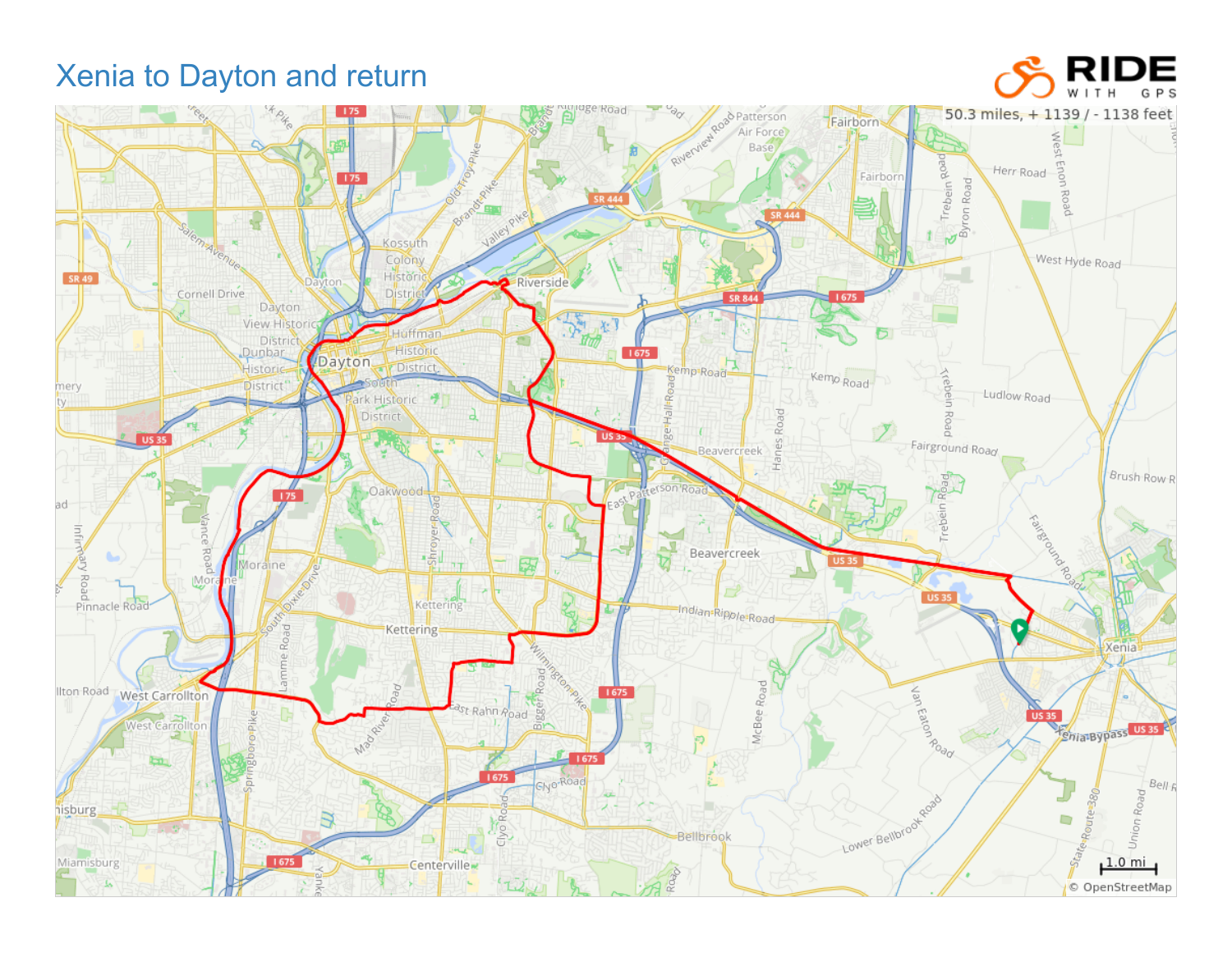## Xenia to Dayton and return

| Dist                       | Type | <b>Note</b>                                                   | <b>Next</b> |
|----------------------------|------|---------------------------------------------------------------|-------------|
| 0.0                        | 0    | Start of route                                                | 0.6         |
| 0.6                        |      | L onto Dayton<br>Xenia Rd                                     | 0.7         |
| 1.4                        |      | R onto Hawkins Rd                                             | 0.1         |
| 1.5                        |      | L onto Creekside<br><b>Trail/Ohio Bicycle</b><br>Rte 2        | 9.4         |
| 10.8                       |      | L onto Iron Horse<br><b>Trail/Ohio Bicycle</b><br>Rte 9       | 2.2         |
| 13.0                       |      | Slight R to stay on<br>Iron Horse Trail/Ohio<br>Bicycle Rte 9 | 0.7         |
| 13.8                       |      | R onto Iron Horse<br>Trail                                    | 1.1         |
| 14.8                       |      | L onto Vale Dr                                                | 0.0         |
| 14.8                       |      | R onto County Line<br>Rd                                      | 0.6         |
| 15.5                       |      | Continue onto E<br>Stroop Rd                                  | 2.1         |
| 15.5 miles. +381/-309 feet |      |                                                               |             |

| <b>Dist</b> | <b>Type</b> | <b>Note</b>                                                                                        | <b>Next</b> |
|-------------|-------------|----------------------------------------------------------------------------------------------------|-------------|
| 27.4        |             | Slight L to stay on<br>Great Miami River<br><b>Recreational Trail/</b><br>Ohio Bicycle Rte 25      | 0.5         |
| 28.0        |             | L to stay on Great<br>Miami River<br><b>Recreational Trail/</b><br>Ohio Bicycle Rte 25             | 3.6         |
| 31.6        |             | Slight L onto Great<br>Miami River<br><b>Recreational Trail/</b><br>Ohio Bicycle Rte 25            | 1.8         |
| 33.3        |             | Keep L to stay on<br><b>Great Miami River</b><br><b>Recreational Trail/</b><br>Ohio Bicycle Rte 25 | 0.1         |
| 33.4        |             | Keep L to stay on<br><b>Great Miami River</b><br><b>Recreational Trail/</b><br>Ohio Bicycle Rte 25 | 0.2         |
| 33.7        |             | Continue straight<br>onto Mad River Trail                                                          | 1.5         |

| <b>Dist</b> | <b>Type</b> | <b>Note</b>                                                                            | <b>Next</b> |
|-------------|-------------|----------------------------------------------------------------------------------------|-------------|
| 17.5        |             | L onto Hempstead<br><b>Station Dr</b>                                                  | 0.0         |
| 17.5        |             | R onto Iron Horse<br>Trail/Ohio Bicycle<br>Rte 9                                       | 0.5         |
| 18.1        |             | R onto E David Rd                                                                      | 1.1         |
| 19.1        |             | L onto Ackerman<br><b>Blvd</b>                                                         | 0.8         |
| 19.9        |             | R onto E Rahn Rd                                                                       | 1.7         |
| 21.6        |             | R onto W Rahn Rd                                                                       | 0.9         |
| 22 4        |             | R onto W Alex Bell<br>Rd                                                               | 2.4         |
| 24.8        |             | R onto E Dixie Dr                                                                      | 0.3         |
| 25.2        |             | L onto Crossover St                                                                    | 0.0         |
| 25.2        |             | R onto Great Miami<br><b>River Recreational</b><br>Trail/Ohio Bicycle<br><b>Rte 25</b> | 2.3         |

## 9.7 miles. +159/-398 feet

 $\mathbf{1}$ 

| Dist | Type        | <b>Note</b>                                                          | <b>Next</b> |
|------|-------------|----------------------------------------------------------------------|-------------|
| 35.2 | <b>STAR</b> | Slight L onto Mad<br><b>River Trail/Ohio</b><br><b>Bicycle Rte 8</b> | 1.3         |
| 36.5 |             | R                                                                    | 0.2         |
| 36.7 |             | R onto Creekside<br><b>Trail/Ohio Bicycle</b><br>Rte 2               | 0.1         |
| 36.8 |             | Slight R to stay on<br>Creekside Trail/Ohio<br><b>Bicycle Rte 2</b>  | 0.2         |
| 37.0 |             | Slight L to stay on<br>Creekside Trail/Ohio<br><b>Bicycle Rte 2</b>  | 2.5         |
| 39.5 |             | L to stay on<br>Creekside Trail/Ohio<br><b>Bicycle Rte 2</b>         | 9.4         |
| 48.9 |             | R onto Hawkins Rd                                                    | 0.1         |
| 49.0 |             | L onto Dayton<br>Xenia Rd                                            | 0.7         |
| 49.7 |             | R onto Progress Dr                                                   | 0.6         |

16.0 miles. +401/-232 feet